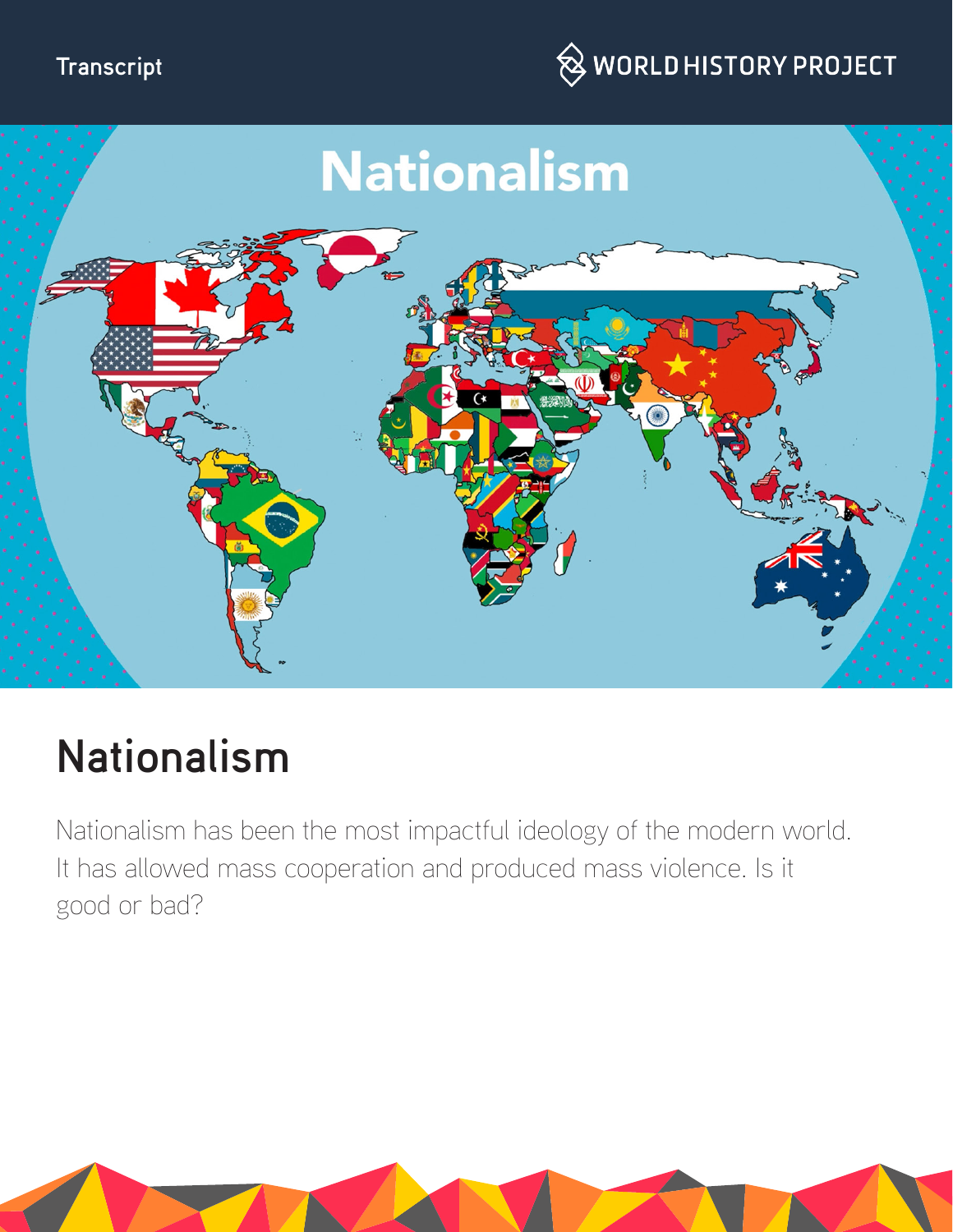

# **0:01**

*A series of photos of different Olympic Games over the years*

*A series of photos showing national parades with different countries' flags*

> *Bennett Sherry speaks, facing the camera*

*A series of photos of Olympic athletes from over the years*

#### **1:10**

*Bennett Sherry speaks, facing the camera*

*An image showing a world map divided into nations*

# **1:45**

*Images of different communities around the world* 

*Bennett Sherry speaks, facing the camera, as cultural and political arguments are displayed*

#### **2:30**

*A quote by Benedict Anderson*

*Bennett Sherry speaks, facing the camera* Let's say you're watching the opening parade of the Olympic Games, hundreds of individuals marching together each under their own banners, all wearing matching outfits. Which team will you be rooting for? Why?

Did you say, because they're from my country? Or, that's where my ancestors came from. Maybe you just like the flag.

Let's think about that for a second. Why does any of that matter to you? You've probably never met any of these people.

They're most likely not from your hometown, and I'm guessing you're not a worldclass swimmer or shot putter.

Why do you care whether these individuals win a game being played thousands of miles away? Your answer to that question probably reveals your participation in the most impactful ideology of the last 200 years: nationalism.

Nationalism is an ideology that makes it possible for millions of people, including you, who have never and will never meet each other to care about one another, to share a common goal, to kill and to die for each other.

Nationalism is the belief that the borders of a state should match the homeland of a people, a nation. That might seem obvious to you. Today, most everyone in the world is a citizen of a nation-state, but in the late 18th century, nation was a pretty radical idea.

In the year 1750, most people identified locally with their family or village or possibly with a larger religious community. People were used to being governed by someone foreign, usually a monarch or an emperor, but that all started to change at the end of the 18th century when an age of revolutions reshaped power in the Atlantic world.

Now before we get ahead of ourselves, let's define what nationalism is. Nationalism is both a cultural and political project, and it makes two big arguments: first, that nations exist and second, that nations have a right to govern themselves.

The political scientist Benedict Anderson defined the nation as an imagined political community. That's the cultural part of nationalism. It's the "that's my team" part.

Nationalism asserts that nations exist, like the Italian nation or the Nigerian nation, but you can't touch or hold a nation. It's something that a group of people collectively believe in, but just because it exists only in people's imaginations doesn't make the idea any less powerful.

Unlike empires, nations are imagined as having a right to govern themselves within the border of some ancient homeland. This idea is called a nation-state, a sovereign state whose citizens are members of the same nation,

2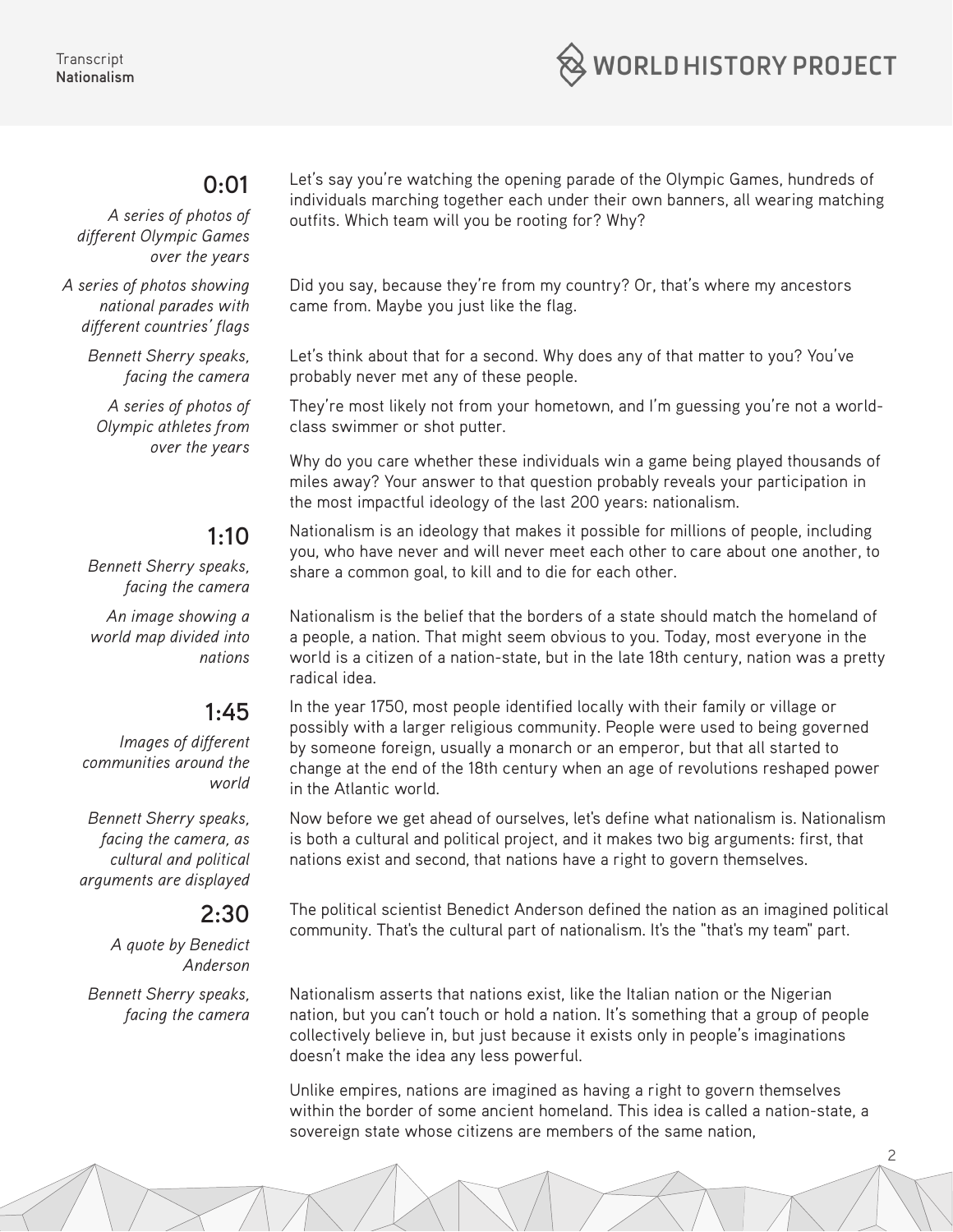but believing something doesn't make it real.

Why has nationalism been so powerful in the past two centuries? Why do we live in a world of nation-states?

Nationalism has made a lot of people believe very deeply in the idea that they are part of the same community and that their nationality is the most important part of their identity. Millions of people might believe in the same nation. Like you and those Olympic athletes, most of them will never meet each other. Their societies might be terribly unequal, and yet in their minds they all believe they're citizens of the same great nation.

**3:57**

**3:18**

*nations*

*An image showing a world map divided into* 

*Bennett Sherry speaks, facing the camera*

*Images showing national pride and battles between nations* 

# **4:20**

*Images of the Atlantic Revolutions*

*Images of the French Revolution* 

*Images of Napoleon's conquests*

# **5:34**

*Bennett Sherry speaks, facing the camera*

This belief makes it possible for millions of strangers to share common goals and common identities. It has made millions of strangers willing to fight, to kill, and to die for each other. So that's a powerful idea, and it has thoroughly reshaped our world, so let's explore how that happened.

Benedict Anderson traced the beginnings of modern nationalism to the Atlantic revolutions of the late 18th and early 19th century.

There might have been some isolated examples of nationalism earlier, but when European colonies in the Americas stopped thinking of themselves as subjects of European monarchs and started to think of themselves as a nation, that really got the nationalism ball rolling.

The French Revolution took these ideas flowing around the Atlantic and put them together into a comprehensive ideology of nationalism. As the French rose up and fired their king by decapitating him, the revolutionary government desperately needed to unify their citizens in the face of threats from other European monarchs.

They promoted French culture and French language. Thanks to universal conscription, military service became a national duty for every male citizen. Nationalist passions helped Napoleon build his armies and launch his conquests.

However, as Napoleon swept across Europe, the presence of French conquerors inspired conquered peoples to adopt their own nationalisms as a strategy of resistance.

It went something like this. Hey, why do our oppressors keep telling us they're team France? Can't we just form a team Italy and kick them out?

The forces of nationalism, once they were unleashed, were hard to contain. Now, nationalism was straightforward in a country like France, which had a centralized government and relatively well-defined borders, and they'd already cut off their king's head, so they had a head start, but other nations weren't so lucky.

3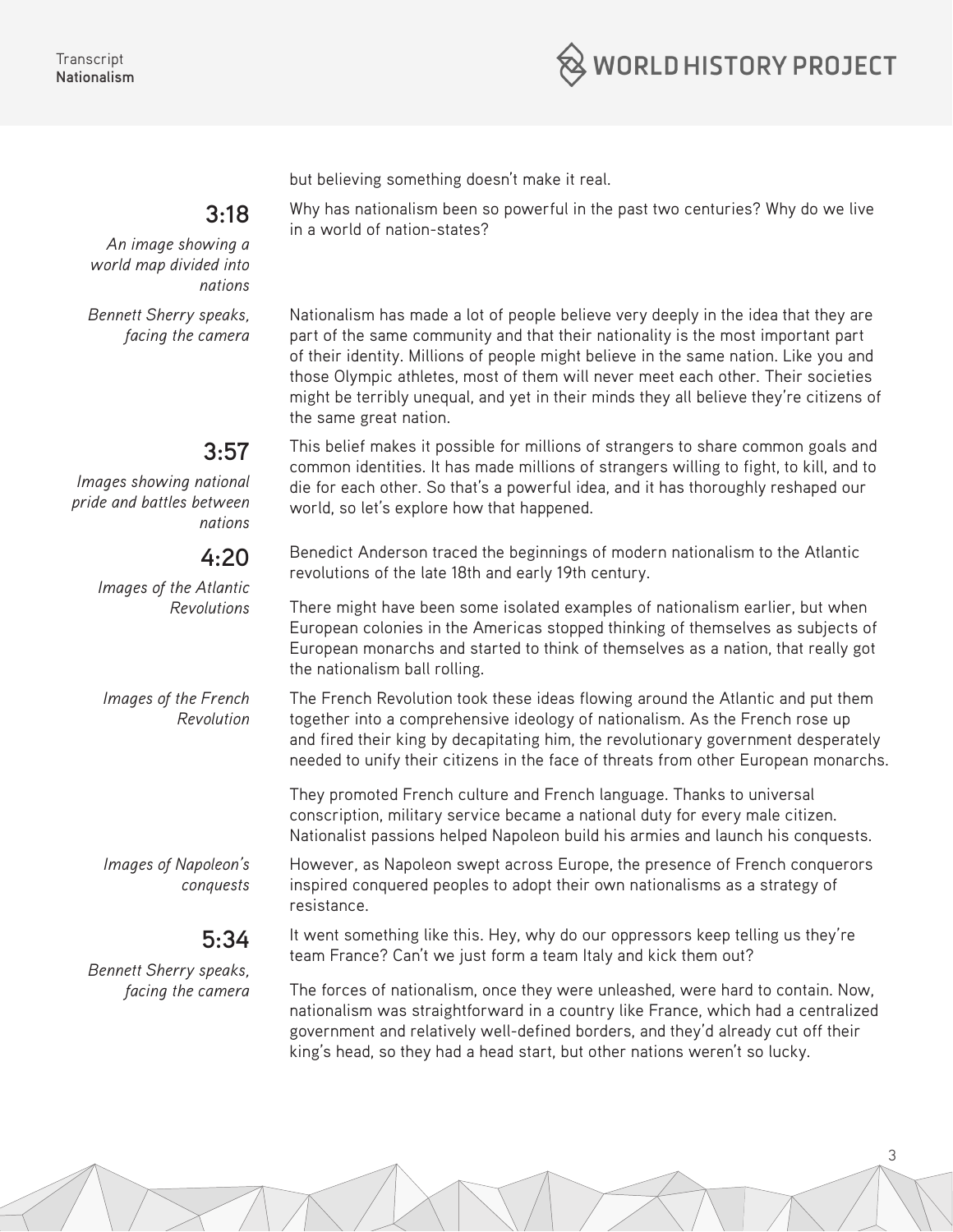**Transcript Nationalism** **WORLD HISTORY PROJECT** 

*Maps of European nations showing their many different kingdoms and ethnic groups*

*Bennett Sherry speaks, facing the camera*

# **6:37**

*Bennett Sherry speaks as images of revolution appear in the background*

> *Images of nationalist struggles before World War One*

*Bennett Sherry speaks, facing the camera*

# **7:37**

*Images symbolizing modern technologies and transnationalism*

# **8:02**

*Bennett Sherry speaks, facing the camera*

*Images of new forms of nationalism and national histories* In places like Italy and Germany, nationalists struggled to unify many different principalities, city-states, and kingdoms into a single nation. In other places, nationalists rose up within large multi-ethnic empires, demanding their own nation-state made up of Hungarians, Serbians, Greeks, Turks, Czechs, Romanians, Ukrainians, and many others.

But no one seemed to quite agree on what territory belonged to which nation or even who should lead that nation, and so the 19th century saw many wars as nations unified and empires crumbled.

From the Atlantic revolutions, nationalism spread around the globe. Nationalists in Egypt, Japan, India, China, and elsewhere imagined and demanded their own nations.

Nationalism spread like wildfire in the 19th century, but it was the extreme violence of the 20th century that made nationalism the most important ideology in modern history.

World War One was caused in part by a Serbian nationalist who assassinated the Austrian Archduke, but it was also caused by increasing nationalist competition among Europe's great powers.

Extreme forms of nationalism made possible some of the greatest atrocities in human history including the Armenian Genocide and the many horrors of the Second World War, particularly the Holocaust.

After the Second World War, a new wave of nationalism swept the world as colonized peoples liberated themselves from empire and formed their own nations.

Today in the 21st century, nationalism continues to evolve. New technologies make communication and travel easier, and many argue that this makes new transnational identities even more significant, but others still point to the troubling resurgence of militant nationalism, which embraces racism and xenophobia.

Nationalism is less than three centuries old, and for a species that only started building cities about 50 centuries ago, that makes it pretty new, but it's also constructed on some ideas that are very old.

Nationalists search for common historical experiences that link different groups of people together. Shared language, cultural traditions, and religion have all helped nationalists create the idea that modern nations have deep connections to the past. And, well, if a deep connection didn't really exist, nationalists just created it.

Nationalist thinkers and politicians created myths and histories that supported the idea of their nation. They promoted public education and rituals like national anthems and pledges of allegiance that promoted national unity and national identities.

These ideas spread around the world quickly thanks to the rise of mass printing and more literate populations.

4